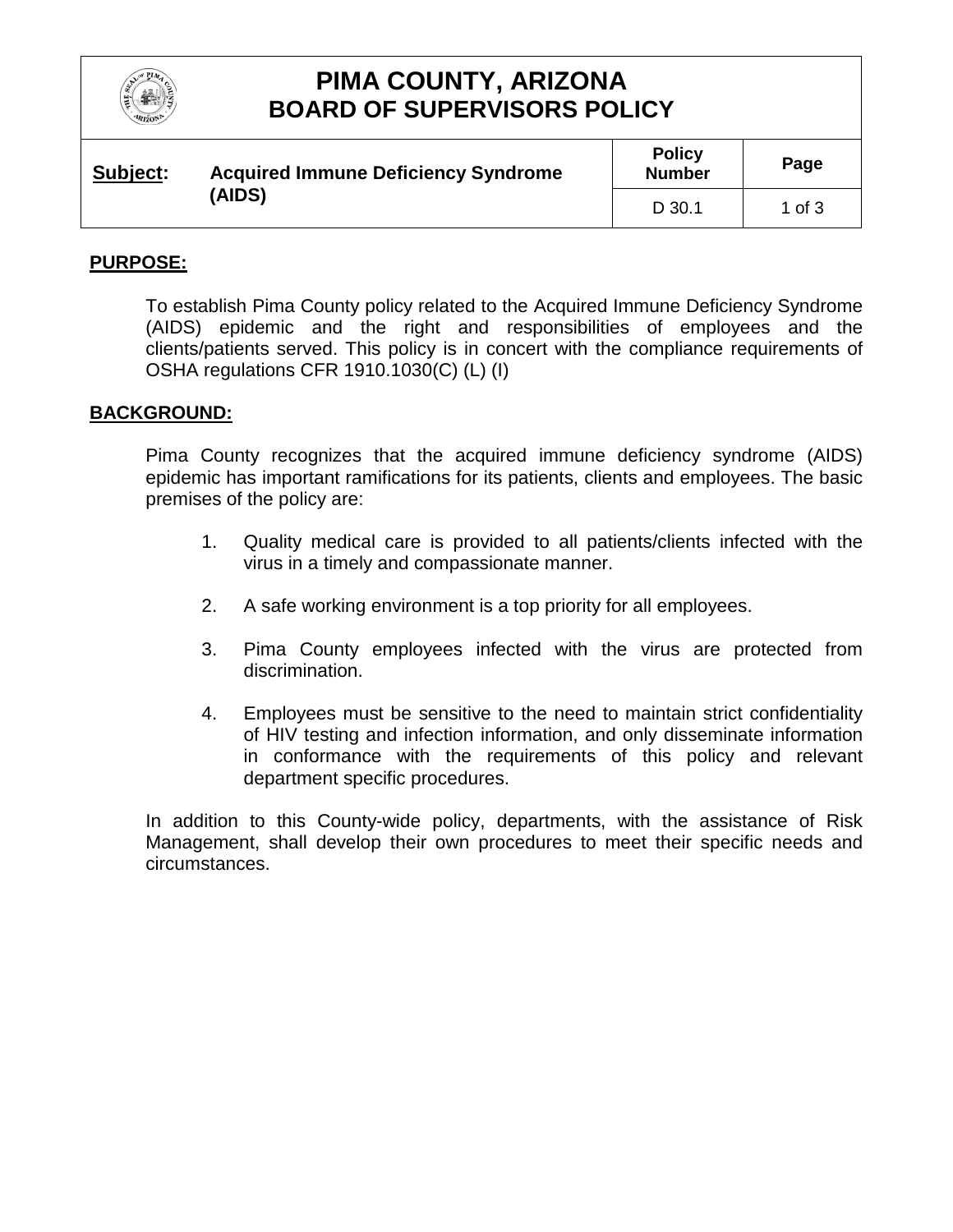

### **PIMA COUNTY, ARIZONA BOARD OF SUPERVISORS POLICY**

| Subject: | <b>Acquired Immune Deficiency Syndrome</b><br>(AIDS) | <b>Policy</b><br><b>Number</b> | Page   |
|----------|------------------------------------------------------|--------------------------------|--------|
|          |                                                      | D 30.1                         | 2 of 3 |

### **POLICY**

It is the policy of the Board of Supervisors that:

- A. Pima County will not discriminate against HIV-infected employees or prospective employees. Every effort shall be made to ensure reasonable accommodation of HIV-infected individuals.
- B. Records related to the HIV status of an employee shall not be maintained as a part of the personnel record.
- C. Appropriate universally acceptable precautions as required by OSHA and necessary to ensure a safe work environment shall be provided for employees.
- D. Refusal to perform duties associated with the care of an HIV infected patient/client or refusal to work with an HIV infected employee may result in disciplinary action up to and including termination.
- E. HIV testing will only be offered when indicated by the Center for Disease Control and in accordance with the Arizona Department of Health Services guidelines or as a diagnostic tool in a post exposure protocol. Testing will only occur with the written and informed consent of the employee.
- F. Employees who sustain a significant exposure to the HIV virus shall report the incident immediately and shall be provided with a prompt medical evaluation and follow-up as required by state and federal law.
- G. Pima County will provide HIV-infected patients/clients the same services or opportunities as other clients/patients based upon appropriate medical management.